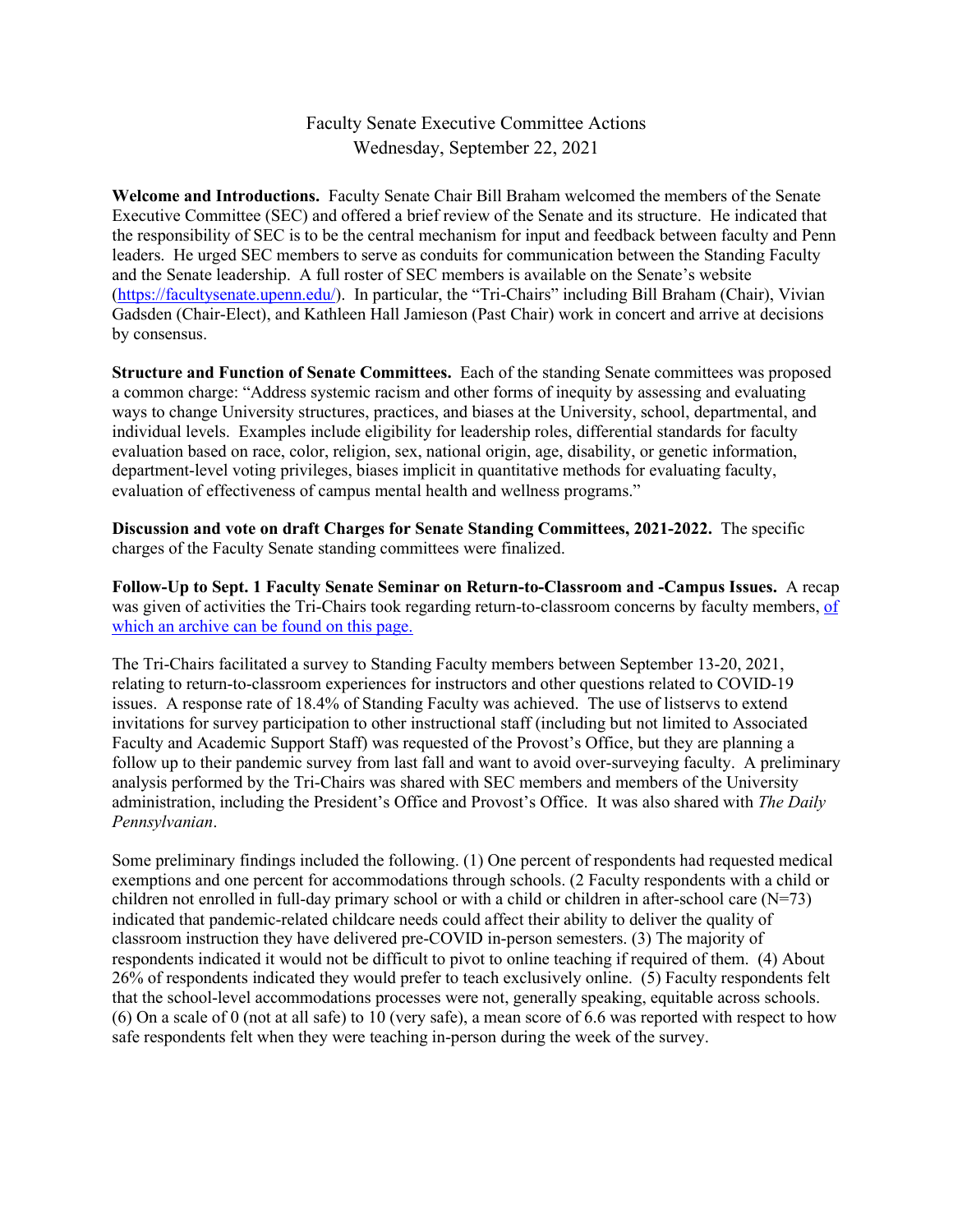Discussion with Members of the Consultative Committee on the Selection of a President: Identifying Strategic Priorities for the University and Recommended Strengths and Experiences for the New President. SEC members engaged in a discussion with faculty representatives of the Consultative Committee.

**Resolution from CIRCE: The Faculty Senate Select Committee on the Institutional Response to the Climate Emergency.** CIRCE voted in support of a resolution at its meeting on September 15, 2021, and forwarded the resolution to SEC for its consideration. SEC members were requested to share the resolution with their constituents and gather feedback on whether the SEC representative should vote to endorse the resolution. A copy of the resolution draft before SEC may be requested by any Standing Faculty member by contacting [their SEC representative](https://provost.upenn.edu/senate/2021-2022-membership) or [the Senate Office directly.](mailto:senate@pobox.upenn.edu?subject=Requesting%20copy%20of%20CIRCE%20resolution%20draft) SEC will vote on the resolution at a future meeting.

**Faculty Senate Seminar: Faculty Research Opportunities in the Climate Emergency.** At 4:00pm ET, a Faculty Senate Seminar was held virtually and open to the public as part of Penn Climate Week 2021. An archived recording of the presentation is available on the [Climate Week website](https://climateweek.provost.upenn.edu/event/faculty-research-opportunities-climate-emergency-perspectives-unfccc-and-ipcc) and on the [Faculty Senate Seminar Series](https://provost.upenn.edu/senate/faculty-senate-seminar-series) website.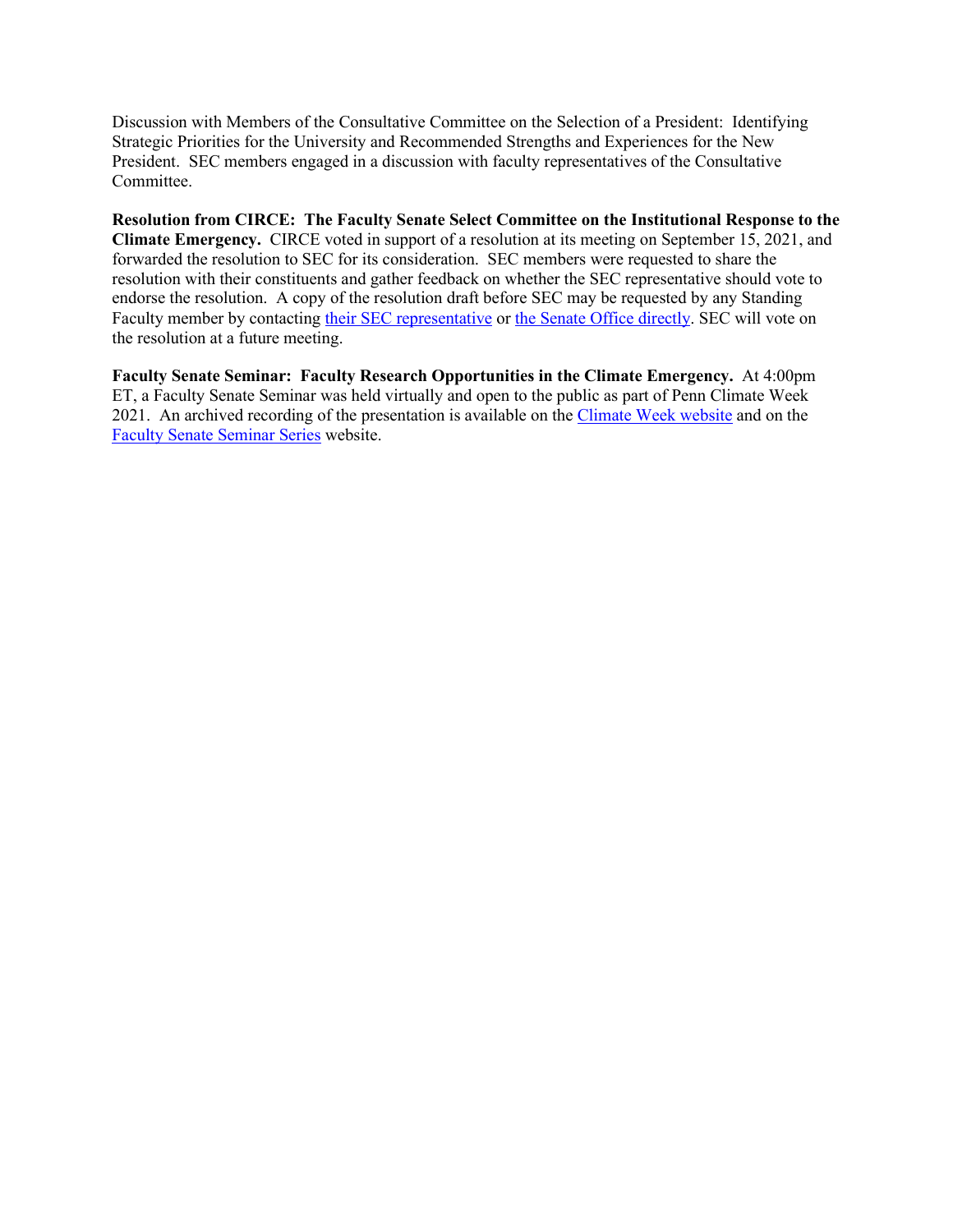Faculty Senate Executive Committee Actions Wednesday, October 13, 2021

**Report from the Senate Tri-Chairs.** Faculty Senate Chair William Braham reminded SEC members that the revised Faculty Senate Rules permit constituency representatives to name alternates. He reported that the feedback generated from SEC to the Consultative Committee for the Selection of a President was conveyed to it and that the faculty representatives highlighted that feedback during Consultative Committee discussions.

**Nominations sought for the 2021-2022 Senate Nominating Committee**. Prof. Braham described the nominations process for the Senate Nominating Committee and invited nominations. The process is detailed in the [Faculty Senate Rules](https://provost.upenn.edu/senate/faculty-senate-rules) (Section 9.C.). Standing Faculty members interested in being nominated should [contact their SEC representative.](https://provost.upenn.edu/senate/2021-2022-membership)

**Update from the Office of the Provost.** Interim Provost Beth Winkelstein expressed her gratitude all faculty for continuing to support Penn's teaching and research mission during the past two challenging academic years including the ongoing campus repopulation effort. Provost Winkelstein offered updates in three areas: pandemic-related notices, a forthcoming faculty climate survey, and the launch of the reaccreditation process.

**Resolution from CIRCE: The Faculty Senate Select Committee on the Institutional Response to the Climate Emergency.** SEC members were invited to offer feedback on the Resolution draft approved by the Senate Select Committee on the Institutional Response to the Climate Emergency ("CIRCE") during the previous meeting. Additional time will be provided for SEC members to review the contents of the resolution with their constituents. The Resolution will be returned to CIRCE for further revision. In addition, a reminder was given of the [Resolution on the Individual and Institutional Responses of Faculty in the University of](https://almanac.upenn.edu/volume-66-number-35#from-the-senate-office-resolution-on-the-individual-and-institutional-responses-of-faculty-in-the-university-of-pennsylvania-to-the-global-climate-emergency)  [Pennsylvania to the Global Climate Emergency,](https://almanac.upenn.edu/volume-66-number-35#from-the-senate-office-resolution-on-the-individual-and-institutional-responses-of-faculty-in-the-university-of-pennsylvania-to-the-global-climate-emergency) endorsed by SEC in May 2020, which is still accepting individual signatures by Penn faculty and staff.

**Moderated Discussion.** SEC members were invited to propose issues for deliberation by SEC during the upcoming months.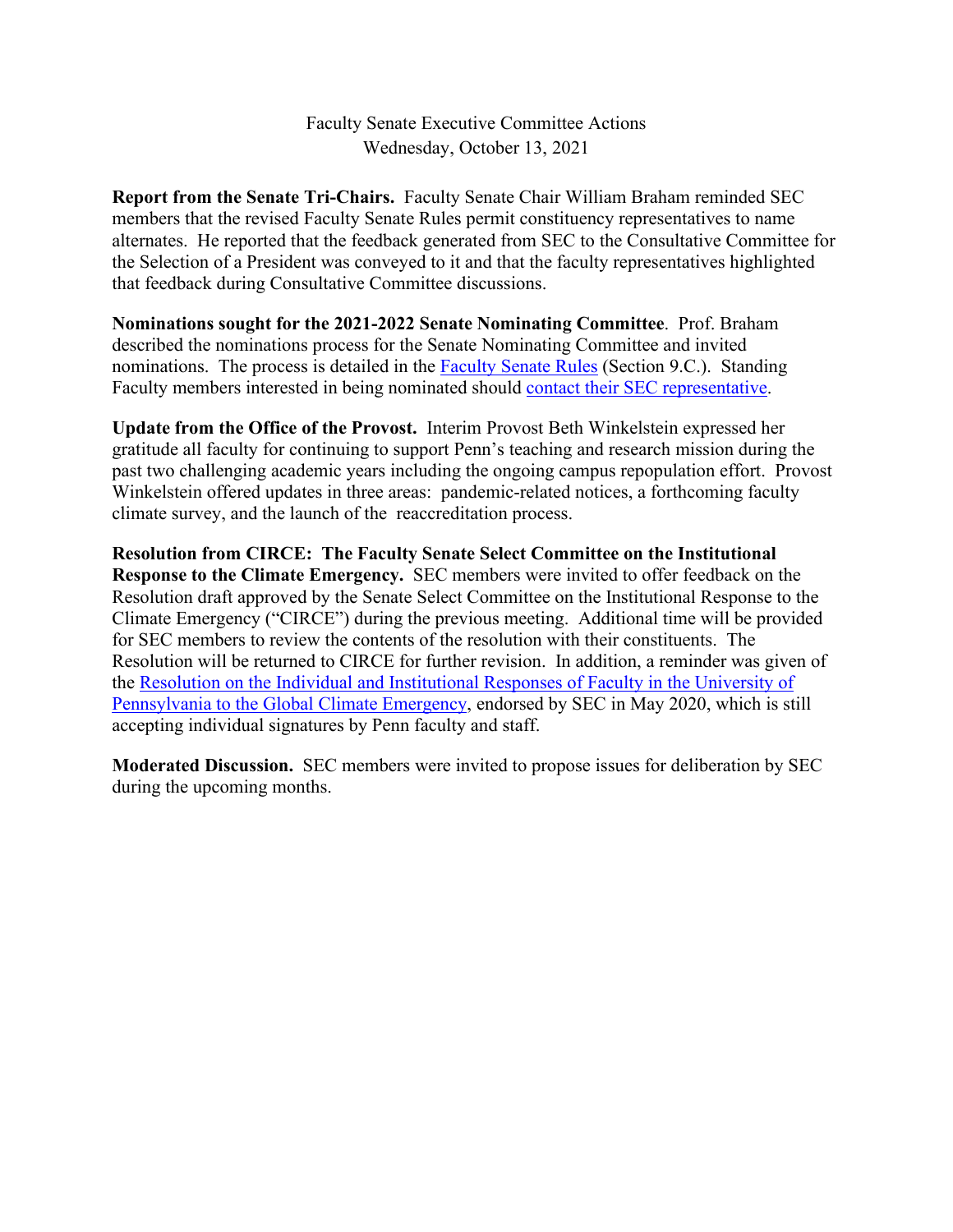## Faculty Senate Executive Committee Actions Wednesday, November 10, 2021

**Report from the Senate Tri-Chairs.** Faculty Senate Chair William Braham informed SEC members that the Vice Provost for Faculty is currently conducting an all-faculty survey and asked that all faculty complete it. Individualized survey links were sent to each faculty member. Questions or assistance should be directed to  $\frac{provost-fac(\alpha)upenn.edu}{pern.edu}$ . He also reported on other matters:

- Standing Faculty volunteers are still sought for the Fraternity Sorority Advisory Board, the Almanac Advisory Board, and for the Closed Circuit Television Monitoring Committee. Interested Standing Faculty members should write to [senate@pobox.upenn.edu.](mailto:senate@pobox.upenn.edu)
- Nominations are being sought for Standing Faculty members to serve on the Spring 2022 Senate [Nominating Committee.](https://provost.upenn.edu/senate/senate-nominating-committee)
- Details of a forthcoming Faculty Senate Seminar on issues of Academic Freedom and Open Expression will soon be announced.

**Discussion and Vote on Resolution from CIRCE: The Faculty Senate Select Committee on the Institutional Response to the Climate Emergency.** The resolution was further revised by CIRCE and was again shared with SEC. Upon motion and second made, and the resolution was approved as amended and without dissent. The finalized resolution is published in the November 16, 2021, issue of Almanac.

**Proposal to amend the Faculty Handbook to remove gender binary language.** A proposal was received from the LGBTQ+ Faculty Diversity Working Group and was presented to SEC for its consideration. Following a motion and second, a discussion ensued. No vote was taken. The concerns raised during the discussion will be forwarded to the proposers for comment, and SEC will continue its consideration of the proposal at a future meeting.

**All-faculty Seminar in collaboration with the Center for Teaching and Learning: "Changing Practices of Teaching and Learning".** At 4:00pm ET, a Faculty Senate Seminar was held virtually and open to all Penn faculty, of which an archived recording is available on the [Faculty Senate Seminar Series](https://provost.upenn.edu/senate/faculty-senate-seminar-series) website.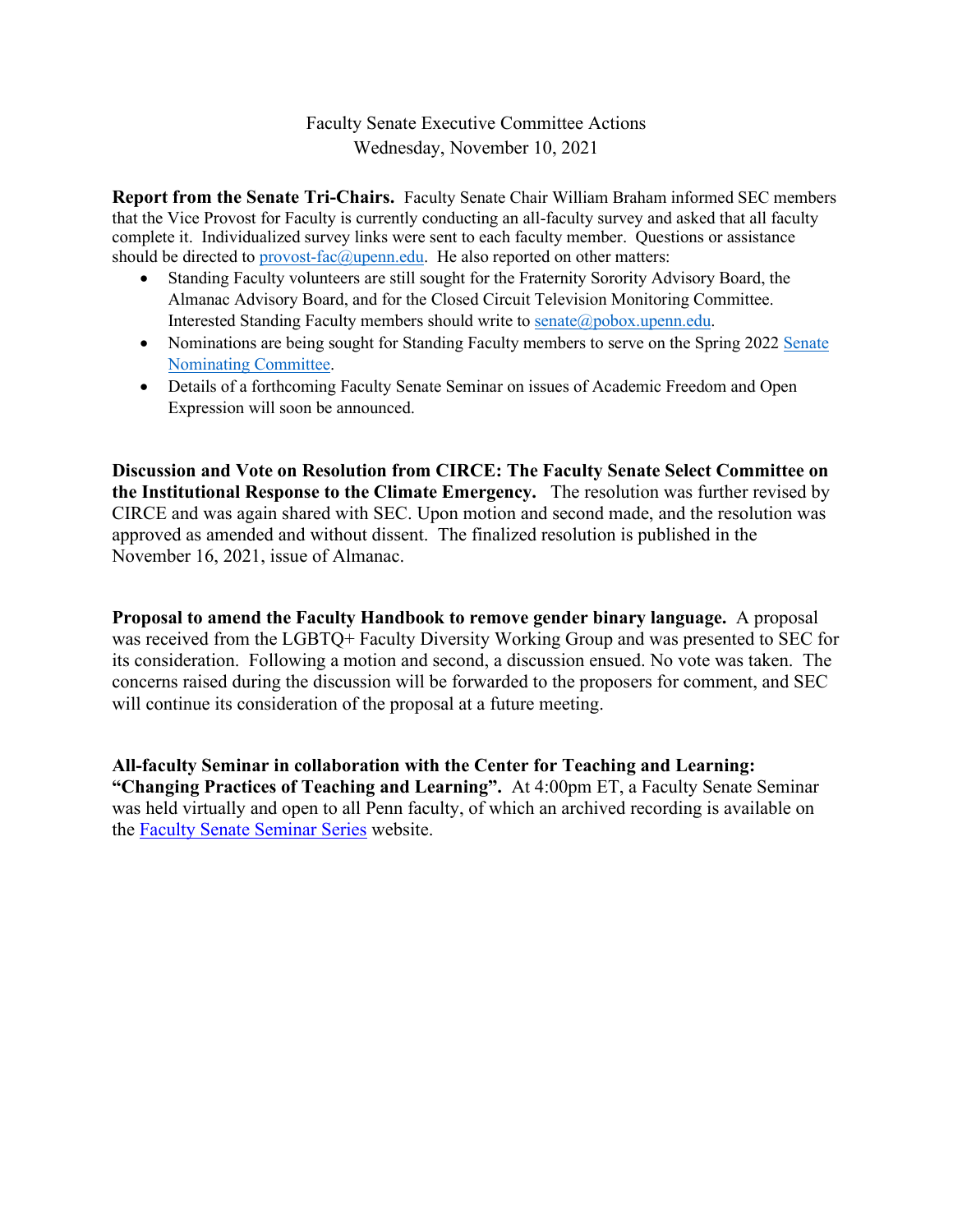#### Faculty Senate Executive Committee Actions Wednesday, December 8, 2021

**Report from the Senate Tri-Chairs.** Faculty Senate Chair William Braham reported on the following matters:

- Dr. Gutmann will join the January 2022 SEC meeting, and advanced questions, comments, and discussion topics for her are welcomed by writing the Senate Office (senate@pobox.upenn.edu).
- Prof. Braham invited feedback from Faculty on the class meeting time schedule launched earlier during the Fall 2021 semester.

**Continued discussion on a proposal to amend the Faculty Handbook to remove gender binary language.** A proposal to amend the Faculty Handbook to remove gender binary language, revised by the LGBTQ+ Faculty Diversity Working Group, which drafted the original proposal, was shared with SEC members. The revised proposal, which recommends that gender binary language be replaced with "they" and "them" and calls out all places in the current Handbook where specific edits should be made, was shared with SEC members for further discussion. The revised proposal includes a preamble that lists potential meanings of the word "they." An amendment to the revised proposal was offered by a SEC member that truncates the preambulatory list to read as follows: "Throughout this Faculty Handbook, the singular pronoun "they" is used to refer to faculty, staff, students, and other persons, and is inclusive of people of all genders."

**Vote on a proposal to amend the Faculty Handbook to remove gender binary language.** Upon motion and second made, the revised proposal, as amended, passed by a vote of SEC members with 32 in favor, 1 against, 2 present but not voting, and 18 absent and not voting. (The dissenting voter noted favorability toward removing gender binary language in the Handbook but preferred an alternative approach: to eliminate usage of pronouns in the Handbook altogether in favor of replacing those pronouns with their referential nouns in full for each occurrence.)

The proposal, together with a note of endorsement by the Faculty Senate, will be forwarded to the Vice Provost for Faculty with a request that the proposed changes be implemented.

Per the [Faculty Senate Rules,](https://provost.upenn.edu/senate/faculty-senate-rules) Section (9)(A)(iii), the action will not take immediate effect if a minimum of twenty protests against the action is registered by Members of the Faculty Senate with the Senate Office in writing (senate  $\widehat{\omega}$  pobox.upenn.edu) no later than January 7, 2022.

**All-faculty Seminar in collaboration with SNF Paideia: "Academic Freedom and Responsibility in Contentious Times".** At 4:00pm ET, a Faculty Senate Seminar was held virtually and open to all Penn faculty, of which an archived recording will soon be available on the [Faculty Senate Seminar Series](https://provost.upenn.edu/senate/faculty-senate-seminar-series) website.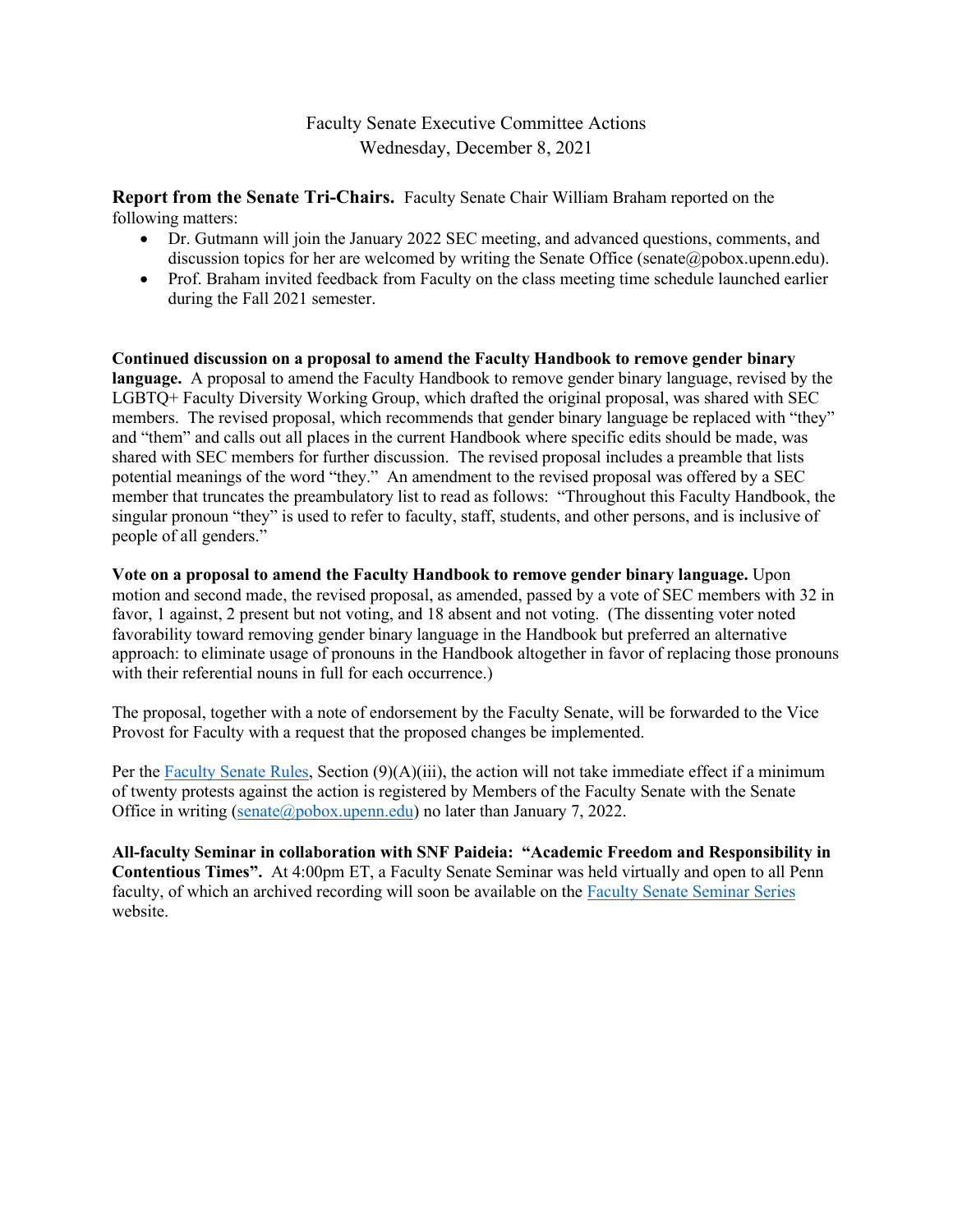# Faculty Senate Executive Committee Actions Wednesday, January 26, 2022

**Report from the Senate Tri-Chairs.** Faculty Senate Chair William Braham reported on the following matters:

- The Senate Select Committee on Planning for Post-Pandemic Penn ("P4") has frequently consulted and advised Penn leadership on navigating the COVID-19 pandemic and maintaining the interests of Penn and its faculty in the process.
- SEC members are requested to consult with their constituents to seek feedback on the strengths and weaknesses of the [new set of common start times for classes](https://catalog.upenn.edu/pennbook/policy-class-meeting-times/) that became effective during Fall 2021. Time will be devoted to discussing this matter during SEC's February meeting.
- Following on the Faculty Senate Seminar held December 8, Academic Freedom and [Responsibility in Contentious Times,](https://provost.upenn.edu/senate/video-academic-freedom-and-responsibility-contentious-times) a 15-minute excerpt of the seminar recording and an information sheet was shared with deans and department chairs along with a request that time in a faculty meeting be reserved to discuss its content with respect to diversity, equity, and inclusion issues faced in their respective areas and in particular classroom practices and norms. A follow-up to this seminar is in planning and will be announced in due course.
- The Tri-Chairs understand that Carey Law School Dean Ted Ruger is considering bringing charges against Professor Amy Wax but are not yet aware of the specific nature of the charges or proposed sanctions. The Faculty Senate will be following the protocol set forth in [Faculty Handbook Section II.E.16,](https://catalog.upenn.edu/faculty-handbook/ii/ii-e/) which includes several due process steps. The process will remain confidential and will not be taken up by the Faculty Senate in any public way.
- The Senate Select Committee on Scholarly Communication was formed in 2019 following observations of a change in the publishing industry to a pay-to-publish model. Penn Libraries' leadership has been actively involved in the Committee's deliberations and has entered into its first ["read and publish" arrangement with Cambridge University](https://www.library.upenn.edu/blogs/libraries-news/penn-libraries-unveils-first-read-and-publish-agreement-cambridge-university)  [Press](https://www.library.upenn.edu/blogs/libraries-news/penn-libraries-unveils-first-read-and-publish-agreement-cambridge-university) for the calendar years 2022-2024.
- Following upon work first announced in Spring 2021, the Tri-Chairs will soon propose a resolution to SEC recommending that all departments establish formal bylaws that codify expectations for voting eligibility and procedures and faculty recruitment procedures, among other matters and will further propose that the Senate serve as a repository of those bylaws accessible to all faculty members. This approach is proposed as a first step in lieu of a formal amendment to the Faculty Handbook.

**Update from the Office of the President.** President Amy Gutmann expressed gratitude for the numerous contributions made by the Tri-Chairs, the Senate Executive Committee, and the Faculty Senate in advancing the life of the University and the excellence and eminence of Penn.

**Faculty Senate Seminar: "Returning to In-Person Teaching".** At 4:00pm ET, a Faculty Senate Seminar was held virtually and open to all Penn faculty, of which an archived recording is available on the [Faculty Senate](https://provost.upenn.edu/senate/returning-person-teaching) website.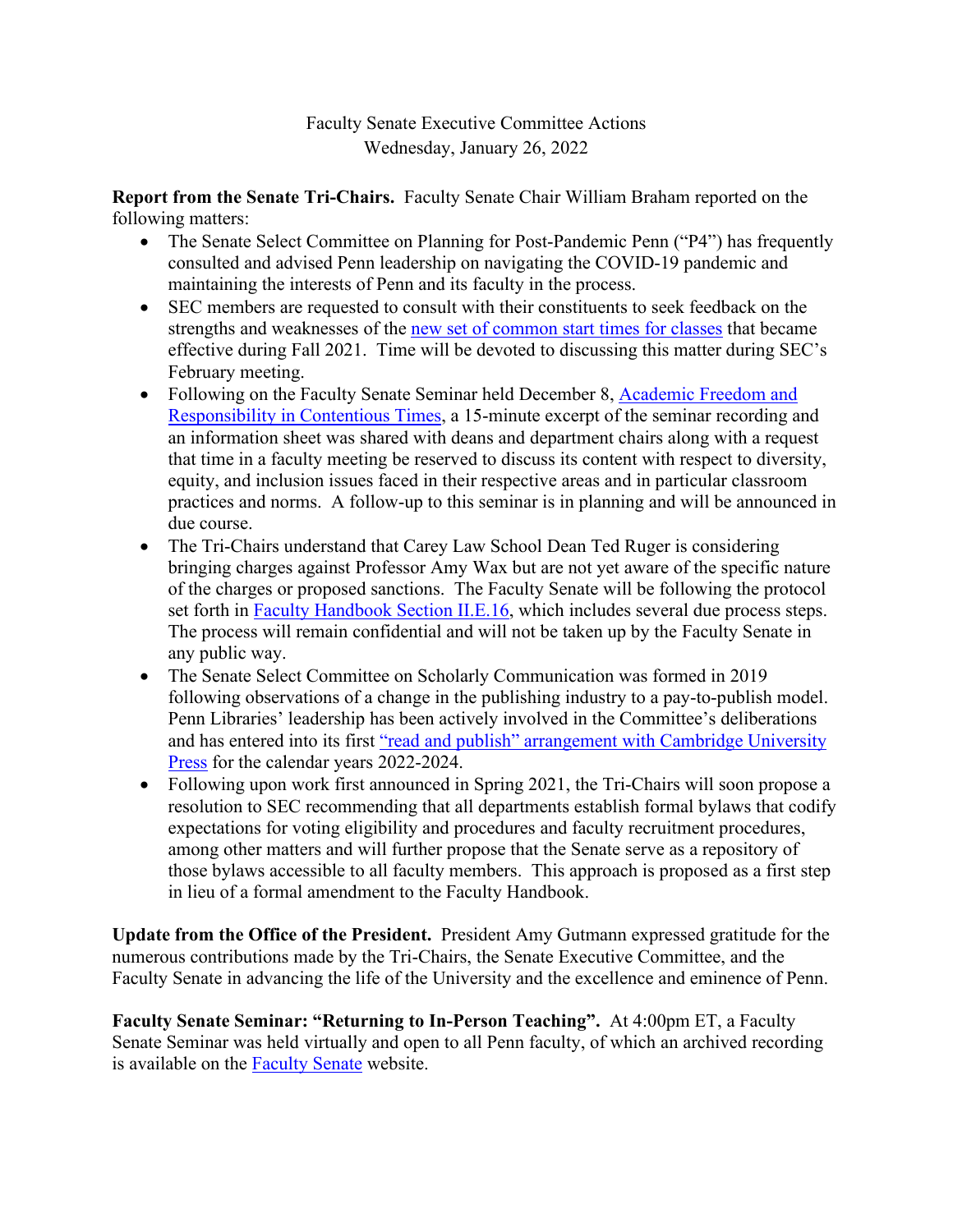## Faculty Senate Executive Committee Actions Wednesday, February 16, 2022

**Report from the Senate Tri-Chairs.** Faculty Senate Chair William Braham reported on the following matters:

- All faculty are reminded to submit their COVID vaccine and booster status into [Workday.](https://coronavirus.upenn.edu/content/vaccinations)
- The May 11, 2022, SEC meeting will be held in-person followed by a reception and will follow all COVID protocols in place at that time.
- The ["faculty pledge"](https://almanac.upenn.edu/volume-66-number-35#from-the-senate-office-resolution-on-the-individual-and-institutional-responses-of-faculty-in-the-university-of-pennsylvania-to-the-global-climate-emergency) is still accepting individual signatures. The pledge asks faculty members to make individual commitments to addressing the climate emergency.
- On February 26, 3:00pm ET, TIAA will host a 30-minute webinar on personal environmental, social, and governance investing strategies for individual faculty. [Advance registration is required.](https://event.on24.com/wcc/r/3611980/DCD12F759FB62AAD0E66A925B2F70EE3)
- A petition from faculty calling upon Penn to mitigate the perceived harms done by the [US Department of Justice's China Initiative](https://www.justice.gov/nsd/information-about-department-justice-s-china-initiative-and-compilation-china-related) has been submitted. Vice Provost for Research Dawn Bonnell will meet with the lead petitioners to inform them about steps Penn is taking to address these concerns and to assist with related matters.
- The Provost's recommendation of "online interludes" was commended by the Tri-Chairs as an approach to respond quickly to public safety concerns arising from the ongoing pandemic. The Vice Provost for Faculty Newsletter, distributed on February 8, 2022, states: "Please remember that faculty may take an online interlude if they need to quarantine and are well enough to teach, or if high student absenteeism reduces the merits of in-person instruction. For questions about technology options, instructors should talk to their [local IT support provider.](https://www.isc.upenn.edu/facultystaff-support-directory) The Center for Teaching and Learning offers strategies to [help students stay on track if they must miss class](https://www.ctl.upenn.edu/strategies-help-students-stay-track-when-they-must-miss-class) and [other resources for teaching](https://www.ctl.upenn.edu/) in this current time. [The Provost Office's FAQs for Instructors for Spring 2022](https://provost.upenn.edu/spring-2022-covid-19-faqs-instructors) addresses questions on masks, attendance, and other topics. Refer to [Penn Cares](https://coronavirus.upenn.edu/) to schedule a COVID test or see the latest public health guidance."

**Update from the Office of the Provost.** Interim Provost Beth Winkelstein expressed her appreciation for the Faculty Senate leadership and its partnership in navigating the many and varied challenges to research and teaching resulting from the pandemic. She briefed SEC members on the latest [Spring Semester 2022 guidance,](https://coronavirus.upenn.edu/content/guidance-spring-semester) including COVID testing requirements and incentives for continued COVID testing. Provost Winkelstein spoke about the need for continued communication to and from and support for faculty during the upcoming transitions back to campus and through expected leadership transitions, including that of the President. She recognized that some faculty members have scholarship and research that have not resumed at full capacity because of travel or other limitations and sought feedback on how the Office of the Provost could support faculty in those situations.

**Faculty Senate Seminar: "The Limits of Free Speech, Conduct, and Academic Freedom in a System of Faculty Tenure, Diversity, and Inclusion: A Proposed Framework".** At 4:00 p.m. ET, a Faculty Senate Seminar was held virtually and open to all Standing Faculty, of which an archived recording is available on the [Faculty Senate](https://provost.upenn.edu/senate/faculty-senate-seminar-anita-allen) website.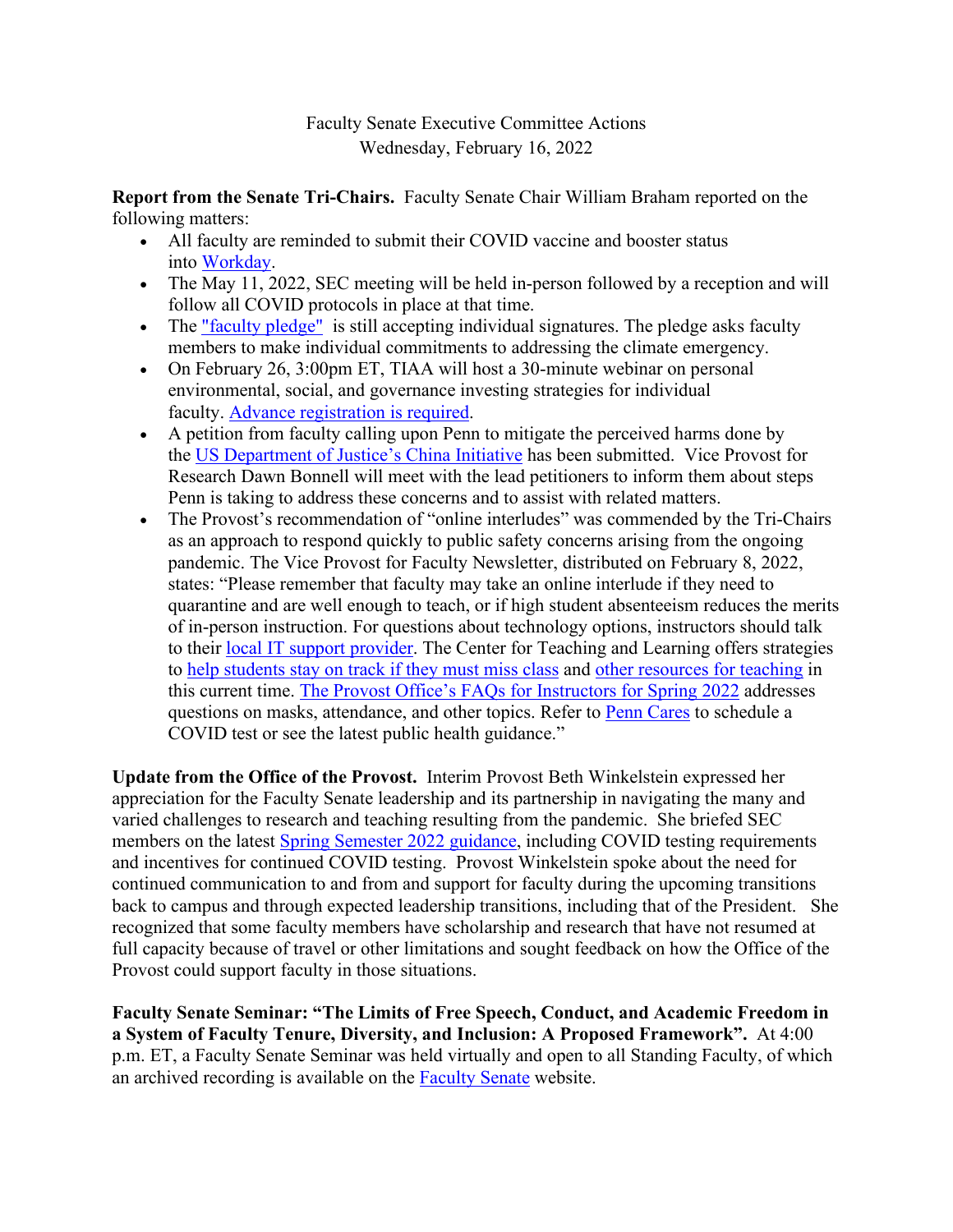#### Faculty Senate Executive Committee Actions Wednesday, March 23, 2022

**Report from the Senate Tri-Chairs.** Faculty Senate Chair William Braham reported on the following matters:

- A draft academic calendar for academic year 2024-2025 is available for faculty comments by SEC members. Comments should be directed to the Office of the Vice Provost for Education by April 4.
- The Excellence through Diversity Fund is accepting applications for project funding through April 29. More information can be found a[t https://faculty.upenn.edu/diversity/fund/.](https://faculty.upenn.edu/diversity/fund/)
- Scott Bok, Chair of the Penn Trustees, will meet with SEC at its April 20 meeting; questions for Mr. Bok are welcomed to the Senate Office by emailing  $\frac{\text{serate}(a) \text{pobox.upenn.edu}}{\text{pobox.upenn.edu}}$ .
- In May 2020, SEC passed a "Climate Pledge" calling on faculty and staff to take steps in their own personal and professional lives that are climate friendly. CIRCE (the Senate Select Committee on the Institutional Response ot the Climate Emergency) is creating a brief video and will request of deans and department chairs that it be shown at upcoming faculty meetings. The pledge and accompanying resources can now be found a[t www.pennfacultyclimatepledge.org.](http://www.pennfacultyclimatepledge.org/)
- CIRCE has also been working with Penn Human Resources and TIAA to help faculty understand climatefriendly options for the investments in their personal retirement accounts. On February 25, TIAA held a [Responsible Investing Webinar](https://provost.upenn.edu/senate/green-investing-individuals) of which a recording is now available along with accompanying resources.

**Resolution on Formalizing and Making Accessible School and Departmental Faculty Bylaws or Standing Rules.** A draft resolution was presented by the Senate Committee on Faculty and the Academic Mission. Following discussion, the resolution was returned to committee for further revision.

**Campus Masking Mandate.** Benoit Dubé, Associate Provost and Chief Wellness Officer, and Jennifer Pinto-Martin, Former Senate Chair and Executive Director of the Center for Public Health Initiatives, were welcomed to the meeting to discuss the status of the campus masking mandate. The masking mandate was lifted in all campus areas on March 15 except in classrooms, healthcare spaces, and Penn Transit. All public health guidance has been enacted in a collaborative way with public health experts, infectious disease experts, and epidemiologists, from Penn Medicine. The March 15 decision matched the city's guidance and the CDC guidance that now consider elements other than COVID positivity rates, including average number of cases per day number of hospitalizations and severity of disease. The Philadelphia Department of Public Health (PDPH) recommended keeping classroom masking requirements in place until a period after Spring Break. The COVID Response Team will meet on March 24 to make decision on whether to lift the classroom mask mandate on March 28. Penn's quarantining policy for positive cases has been extended from the CDC-recommended 5 days to 10 days since campus data show that 2/3 of positive cases show positive antigen tests at the 5-day mark.

The masking guidelines reflect the "new era" of the pandemic. Persons on campus are urged to wear the highest quality mask available for self-protection purposes; a shift from early in the pandemic in which masking was understood to protect others. On a question about whether faculty can require students to wear masks in their classes even if the mandate is lifted, SEC members were reminded that a high quality well fitted mask is effective at protecting oneself from virus transmission. A concern was noted that some persons choosing to wear a mask in a non-masking environment may involuntarily convey personal health information about those masked persons.

An announcement on classroom masking requirements will be made no later than Tuesday, March 29, with new requirements to be effective immediately upon announcement. (*A [University-wide announcement was distributed](https://coronavirus.upenn.edu/announcement/update-classroom-masking)  [on March 24](https://coronavirus.upenn.edu/announcement/update-classroom-masking) indicating that the masking mandate would continue without a defined end date.)*

**Faculty Senate Seminar: "Inclusion and Free Speech on Campus".** At 4:00pm ET, a Faculty Senate Seminar was held virtually and open to all Standing Faculty, of which an archived recording is available on the [Faculty](https://provost.upenn.edu/senate/faculty-senate-seminar-anita-allen)  [Senate](https://provost.upenn.edu/senate/faculty-senate-seminar-anita-allen) website.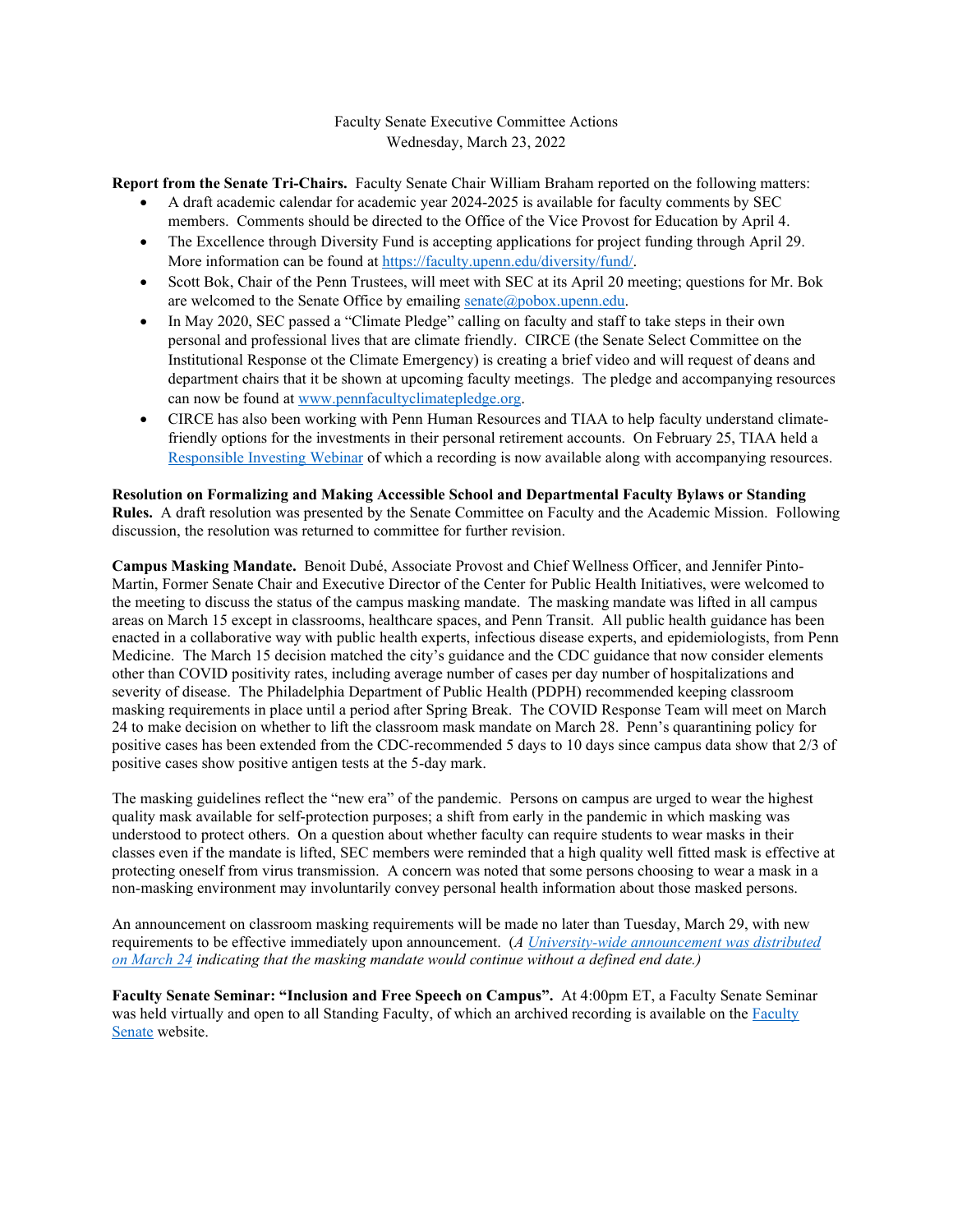## Faculty Senate Executive Committee Actions Wednesday, April 20, 2022

**Penn Faculty Climate Pledge.** The Penn Faculty Climate Pledge [\(PennFacultyClimatePledge.Org\)](https://urldefense.com/v3/__http:/PennFacultyClimatePledge.Org__;!!IBzWLUs!C6kH9AEKT5G4YNBcopJznjEqGA-rGm4ZU0J_KkyXZZbyJCHUKNYaXI61XvAQtQPVRz5jJw$) was developed by "CIRCE", the Faculty Senate Select Committee on the Institutional Response to the Climate Emergency, and [has been endorsed by](https://almanac.upenn.edu/volume-66-number-35#from-the-senate-office-resolution-on-the-individual-and-institutional-responses-of-faculty-in-the-university-of-pennsylvania-to-the-global-climate-emergency)  [the Faculty Senate.](https://almanac.upenn.edu/volume-66-number-35#from-the-senate-office-resolution-on-the-individual-and-institutional-responses-of-faculty-in-the-university-of-pennsylvania-to-the-global-climate-emergency) The pledge commits signatories to five simple actions, from reducing their household carbon footprint to reviewing their retirement accounts.

[A 3.5-minute film completed this month describes the Pledge and its purpose.](https://vimeo.com/698668481) While the University has made significant commitments to an institutional carbon action plan, CIRCE's research shows that faculty and staff residences and retirement accounts produce about as many carbon emissions as the main campus and the endowment. CIRCE aims to use the film and Pledge to create momentum for reducing individual carbon footprints and to demonstrate visible engagement with issues around climate change and sustainability on the part of the faculty.

**Resolution on Formalizing and Making Accessible School and Departmental Faculty Bylaws or Standing Rules.** The draft resolution presented to SEC in March 2022 was returned to the Senate Committee on Faculty and the Academic Mission (SCOF) for further deliberation. SCOF agreed to remove the third operative clause from the resolution draft (which calls on faculties to address systemic racism and inequity) and will use that clause as the basis for an independent resolution on this topic to be drafted during the next academic year. SCOF then forwarded the revised Resolution on Formalizing and Making Accessible School and Departmental Faculty Bylaws or Standing Rules. Following discussion and friendly amendments, SEC members unanimously endorsed the resolution. (The full resolution appears as an appendix to these Minutes.)

**Resolution for Election Day.** The Tri-Chairs presented a revised version of a resolution [passed by](https://almanac.upenn.edu/articles/resolution-for-election-day-all-faculty-instructors-teaching-courses-at-the-university-of-pennsylvania-should-accommodate-students-who-wish-to-engage-in-election-related-activities-on-election-day)  [SEC in October 2020](https://almanac.upenn.edu/articles/resolution-for-election-day-all-faculty-instructors-teaching-courses-at-the-university-of-pennsylvania-should-accommodate-students-who-wish-to-engage-in-election-related-activities-on-election-day) for its consideration. The revised resolution serves the same intention but without time-specific references. It encourages faculty to make accommodations for students who may wish to participate in forms of electoral engagement on Election Day and it calls on the University to include Election Day in a list of observances that fall under its [Policy on Secular and](https://catalog.upenn.edu/pennbook/secular-religious-holidays/#:%7E:text=The%20University%20recognizes%2Fobserves%20the,2.)  [Religious Holidays.](https://catalog.upenn.edu/pennbook/secular-religious-holidays/#:%7E:text=The%20University%20recognizes%2Fobserves%20the,2.) Following discussion, SEC members unanimously endorsed the resolution. (The full resolution appears as an appendix to these Minutes.)

**Discussion with Scott Bok, Chair of the Penn Board of Trustees.** Scott Bok, Chair of the Penn Board of Trustees, responded to questions posed by SEC members.

Mr. Bok discussed the role of Trustees in governance and management, their relationship to the University President, and their fiduciary duty to act in the best interest of the institution and its research and educational missions. Trustees are kept aware of ongoing controversial issues but allow established procedures to ensue. The Trustees try to separate the "money management" from other issues and works through the Office of Investment by building and diversifying portfolios that generate income to serve Penn's academic mission. In March 2022, the Office of Investment released a [March 2022 Net Zero Goal update](https://investments.upenn.edu/sites/default/files/downloads/Penn%20Office%20of%20Investments%20Update%20on%20Endowment%20Net-Zero%20Goal.pdf) that comments on the endowment's goal of reducing carbon emissions. Mr. Bok also emphasized the importance of Penn's relationship with the surrounding community and its [contributions](https://www.inquirer.com/news/penn-lea-school-penn-alexander-support-20220117.html) to [local](https://www.upenn.edu/life-at-penn/community) [schools.](https://almanac.upenn.edu/articles/penn-pledges-100-million-to-the-school-district-of-philadelphia)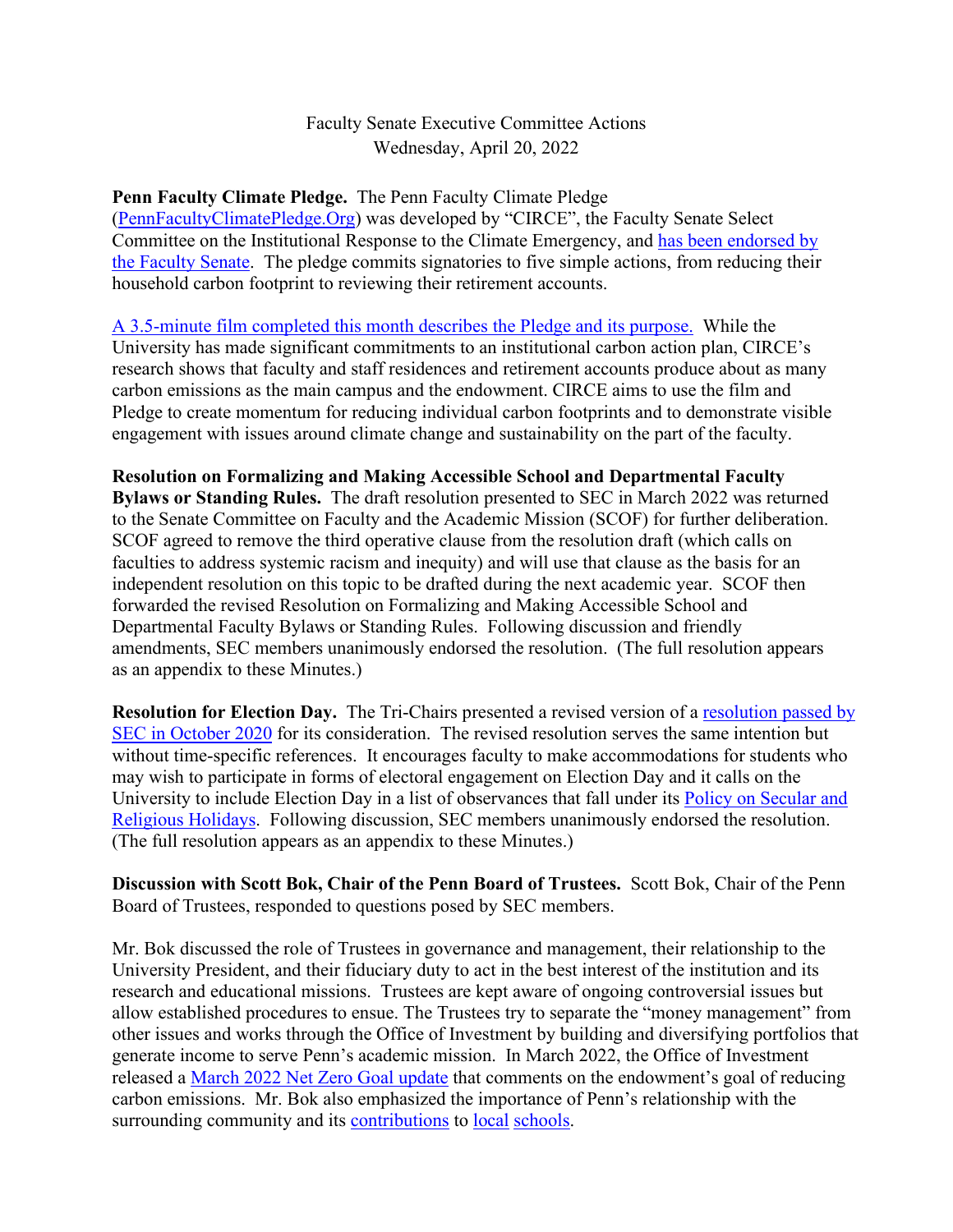# Faculty Senate Executive Committee Actions Wednesday, May 11, 2022

**Report from the Senate Tri-Chairs.** Faculty Senate Chair William Braham introduced Professor Tulia Falleti as 2022-23 Chair-Elect of the Senate. He then offered a brief year-inreview of the work of SEC:

- Consultation with University officials on responding to evolving public health conditions because of the pandemic and its direct effects on decisions made on campus protocols such as extending masking periods in classrooms.
- Addressing difficult issues regarding academic freedom and free speech, including holding three webinars on the topic. SEC will continue to foster discussion on the matter in the coming months.
- Initial steps toward examining the effects of the US Department of Justice's China Initiative on Penn researchers and the role of University policies and practices in supporting and protecting the faculty.
- Passage of several resolutions:
	- o Resolution on the Institutional Response to the Climate Emergency
	- o Resolution on Faculty Bylaws
	- o Resolution for Election Day (2022 version)

**Issues Requiring a Vote.** SEC voted to elect a slate of four faculty representatives for the 2022- 2023 University Council Steering Committee.

**Senate Committee Reports.** SEC heard and discussed reports given by chairs of certain Senate committees. Reports from all Senate standing committees will be published as a supplement of a future issue of *Almanac.*

*Senate Committee on Faculty Development, Diversity, and Equity (SCFDDE)*. Professor Nelson Flores reported on SCFDDE's findings and recommendations. Selected recommendations include:

- The Faculty Senate should create an *Ad Hoc* Committee that closely examines the current University and school-level procedures related to balancing academic freedom and tenure protections with the need for faculty sanctions (including possible tenure removal) for faculty misbehaviors with a particular focus on bringing more transparency to this process and considering the needs of those who have been victimized by these misbehaviors.
- The Faculty Senate should consult with Human Resources to review the current policies related to parental and teaching leave for faculty who choose to grow their families via foster care with the goal of revising the Faculty Handbook as appropriate to address faculty need.
- The Faculty Senate should review the Associated Faculty and Academic Support Staff options available in the Faculty Handbook with an eye toward making the positions appealing enough to attract a diverse applicant pool and considering the possibility of promotion and professional growth for each of the different positions.